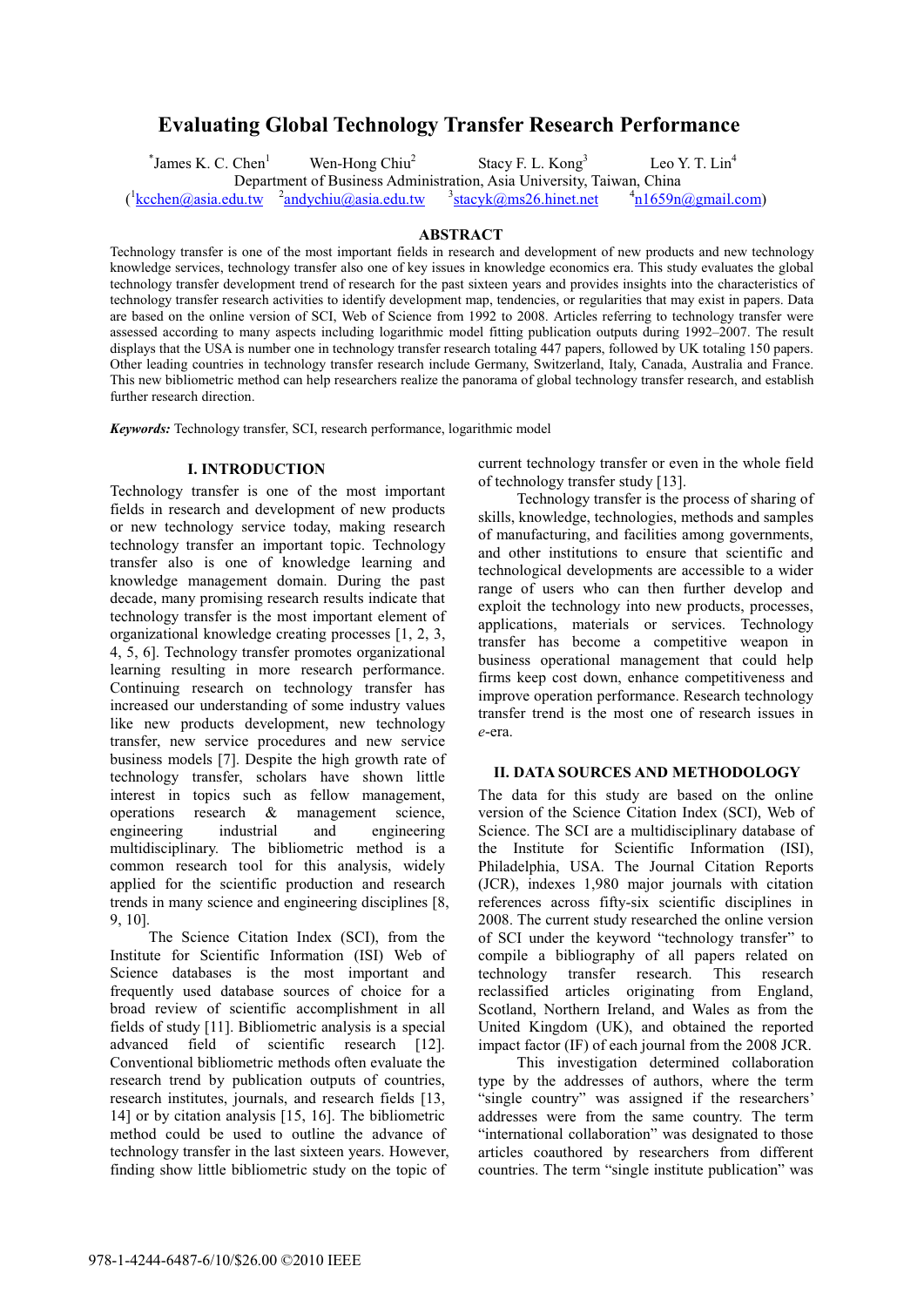assigned if the researchers' addresses were from the same institute. The term "inter-institutionally collaborative publication" was assigned if authors were from different institutes. All articles referring to technology transfer during the past sixteen years, including the last seven years of the  $20<sup>th</sup>$  century and the first nine years of the  $21<sup>st</sup>$  century were assessed by the following aspects: document type and language of publications, characteristics of publication outputs during 1992–2007, distribution of output in subject categories and journals, publication outputs of country.

#### **III. RESULTS AND DISCUSSION**

**III. RESULTS AND DISCUSSION**  *A. Document type and language of publication*  This work analyzed the distribution of the document type identified by ISI and found fourteen document types in the total 1891 publications. Article (1,144) was the most frequently used document type comprising 60% of total production, followed distantly by, proceeding paper (341; 18%), editorial materials (154; 8.1%), review (80; 4.2%), meeting abstract  $(67, 3.5\%)$ , news item  $(54, 2.9\%)$  and book review (20; 1.1%). The others showing less significance included discussion (10), note (7), letter (5), reprint (3), correction, addition (3), Correction (2) and biographical-item (1). Journal articles represented the majority of document types that were also peer–reviewed within this field. This study only used 1,144 original articles for further analysis as relevant citable items, and discards all others. Ninety–five percent of all these journal articles were published in English. Several other less used languages included: German (17), French (16), Spanish (15), Portuguese (2), Japanese (2), Rumanian (1), Slovak (1), Finnish (1), Italian (1) and Czech (1).

### B. *Characteristics of publication outputs during 1965–2008*

Figure 1 displays the total publication amounts of SCI articles including "technology transfer" in their titles during the last 50 years. Technology transfer research continually grew along with SCI development during this long period, increasing significantly in the 1977, 1982, 1994 and 1996 year is peak point, and slow down in the  $21<sup>st</sup>$  century. Built on many breakthroughs in the study period during 1975–2008, especially in the before  $20<sup>st</sup>$  decade, technology transfer research has become one of the most important and dynamic fields of academic research [17, 18, 19].

In the past sixteen years, the annual number of published articles devoted to technology transfer research increased from 62 in 1993 to 91 in 2008, with a stable slightly increase in the number of journals article (Table 1). The average article length is ten papers and slightly fluctuated from eight to thirteen pages. The average number is 2.4 authors that from 1.9 authors to 3.6 authors with per article. Papers in 1993 cited eleven references, compared to

thirty-two cited references per paper in 2008, averaging twenty-three cited references per paper.



Fig. 1 Number of articles referring to "technology transfer" of SCI journal in last 50 years

Figure 2 shows the progression in the cumulative number of articles published each year from 1992 through 2007. This work simulated the growth pattern using logarithmic models. The logarithmic model plotted the regression curve first step from 1992 to 1998 and second step curve from 1998 to 2007. The data shows technology transfer low growth rate in second curve (1998~2007) that indicated technology transfer was replaced with new research topic. Examples, there are innovation, knowledge management, services science and the others new topic in 21<sup>st</sup> century. TABLE I

| 1731212 L                                   |
|---------------------------------------------|
| CHARACTERISTICS OF PUBLICATION OUTPUTS FROM |
| $1002 \text{ to } 200$                      |

| 1993 TO 2008 |      |      |      |       |      |           |      |
|--------------|------|------|------|-------|------|-----------|------|
| Year         | TP   | AU   | AU/P | PG    | PG/P | <b>NR</b> | NR/P |
| 1993         | 62   | 152  | 2.5  | 509   | 8.2  | 678       | 11   |
| 1994         | 67   | 129  | 1.9  | 592   | 8.8  | 1049      | 16   |
| 1995         | 82   | 157  | 1.9  | 861   | 11   | 1508      | 18   |
| 1996         | 90   | 168  | 1.9  | 842   | 9.4  | 1730      | 19   |
| 1997         | 84   | 177  | 2.1  | 828   | 9.9  | 1697      | 20   |
| 1998         | 90   | 190  | 2.1  | 910   | 10   | 2007      | 22   |
| 1999         | 93   | 226  | 2.4  | 975   | 10   | 1931      | 21   |
| 2000         | 82   | 180  | 2.2  | 884   | 11   | 1795      | 22   |
| 2001         | 69   | 162  | 2.3  | 724   | 10   | 1589      | 23   |
| 2002         | 63   | 163  | 2.6  | 716   | 11   | 1798      | 29   |
| 2003         | 52   | 175  | 3.4  | 565   | 11   | 1230      | 24   |
| 2004         | 49   | 127  | 2.6  | 487   | 9.9  | 1196      | 24   |
| 2005         | 50   | 120  | 2.4  | 629   | 13   | 1307      | 26   |
| 2006         | 57   | 154  | 2.7  | 703   | 12   | 1868      | 33   |
| 2007         | 63   | 228  | 3.6  | 680   | 11   | 1825      | 29   |
| 2008         | 91   | 287  | 3.2  | 991   | 11   | 2914      | 32   |
| Total        | 1144 | 2795 |      | 11896 |      | 26122     |      |
| Average      |      |      | 2.4  |       | 10   |           | 23   |

TP: Number of publications; PG: Page count; NR: Cited reference count; AU: Number of authors; PG/P: average of pages; NR/P: references of paper; AU/P: authors in a paper.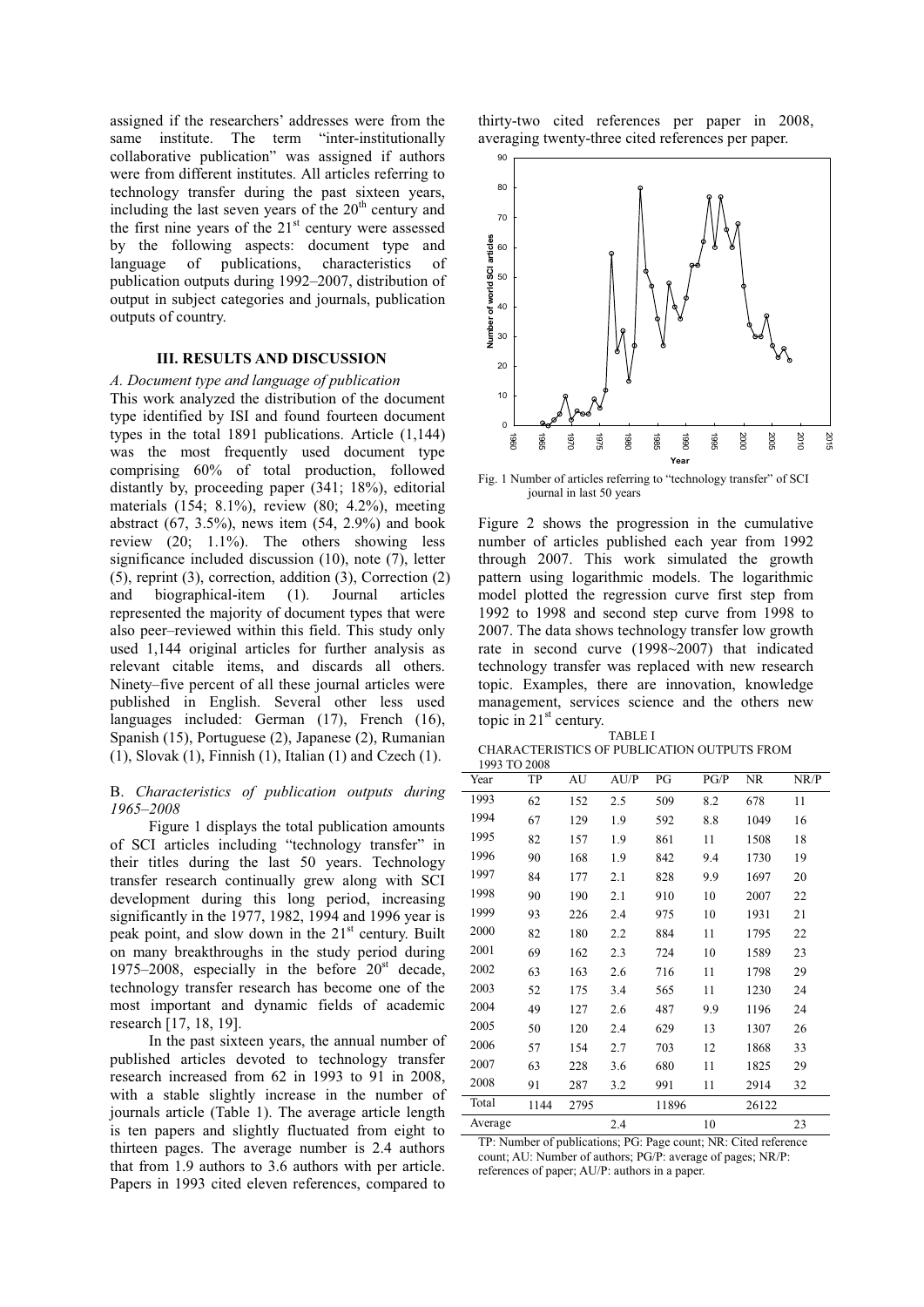

Fig. 2 Cumulative numbers of publications of 1993-2008

### *C. Distribution of publication output of subject categories and journals*

Based on the classification of subject categories in JCR, the publication output data of technology transfer research is distributed in 164 subject categories in SCI journal. To further study global trends on technology transfer research, this work compares between "management," "Operations Research & Management Science," "Engineering & Industrial," and "Engineering & Multidisciplinary" of 1993–2008 (Fig. 3).

"Management" is a general topic issue (*e.g*., knowledge management, technology management, operational management, business management, financial management and human resource). Knowledge management issue first appears in the technology study field, in the context of organizational knowledge creation in 1994. While individuals develop new technology knowledge, organizations play a critical role in articulating and amplifying that technology knowledge [20]. Scholars combines the concept of weak ties from social network research and the notion of complex knowledge to explain the role of weak ties in sharing knowledge across organization subunits in a multiunit organization [21]. During from1994 to 1995 years, the number of articles related to management had the highest growth rate, successfully transcending other subject in the past sixteen years.

Table 2 analyzes subject categories containing over 1,144 technology transfer related articles and the top ten most published journals on technology transfer. The analysis data displays that 21.6% of the articles reside in five core journals, whereas the remainder reside in another 510 journals. These top five core journals rank as follows: *International Journal of Technology Management* (104; 9.1%), *Technovation* (75; 6.6%), *Ieee Transactions on Engineering Management* (27; 2.4%), *Energy Policy* (22; 1.9%), *Research-Technology Management* (18;

1.6%). As the use of statistics in any scientific discipline can be considered a key element in evaluating its degree of maturity [22], the result provides a current view of technology transfer research emphases of this topic. A total of 1,144 articles were published in a wide range of 515 journals including specialty journals, but also in journals of other disciplines belonging to 164 subject categories above.



Fig. 3 Comparison the growth trends of main subject categories

### *D. Distribution of country publications*

This study estimated the contribution of different countries by the location of at least one published author. The investigation ranked the top thirty countries by number of publications, including the number and percentage of single country articles and internationally collaborated articles (Table 3). The six major industrial countries (G6: Canada, France, Germany, Italy, UK, and the USA) ranked in the top eight for world publications and the Japan was ranked at ten. The G7 (seven major industrial countries) demonstrated high productivity in independent papers totaling 805 (75.9%). Publication domination was not surprising from mainstream countries since the technology issue has occurred in most scientific fields [23]. To a certain extent, the number of research papers reflecting the activity and academic level of these countries was likewise high [24, 25, 26]. The earliest technology transfer research occurred in these industrial countries, which conducted the earliest and the most relative research performances. The USA showed the greatest counts of world publications, followed distantly by other countries. The USA also had the most–frequent partners, accounting for 45 percent of all international collaborative articles during the last sixteen years.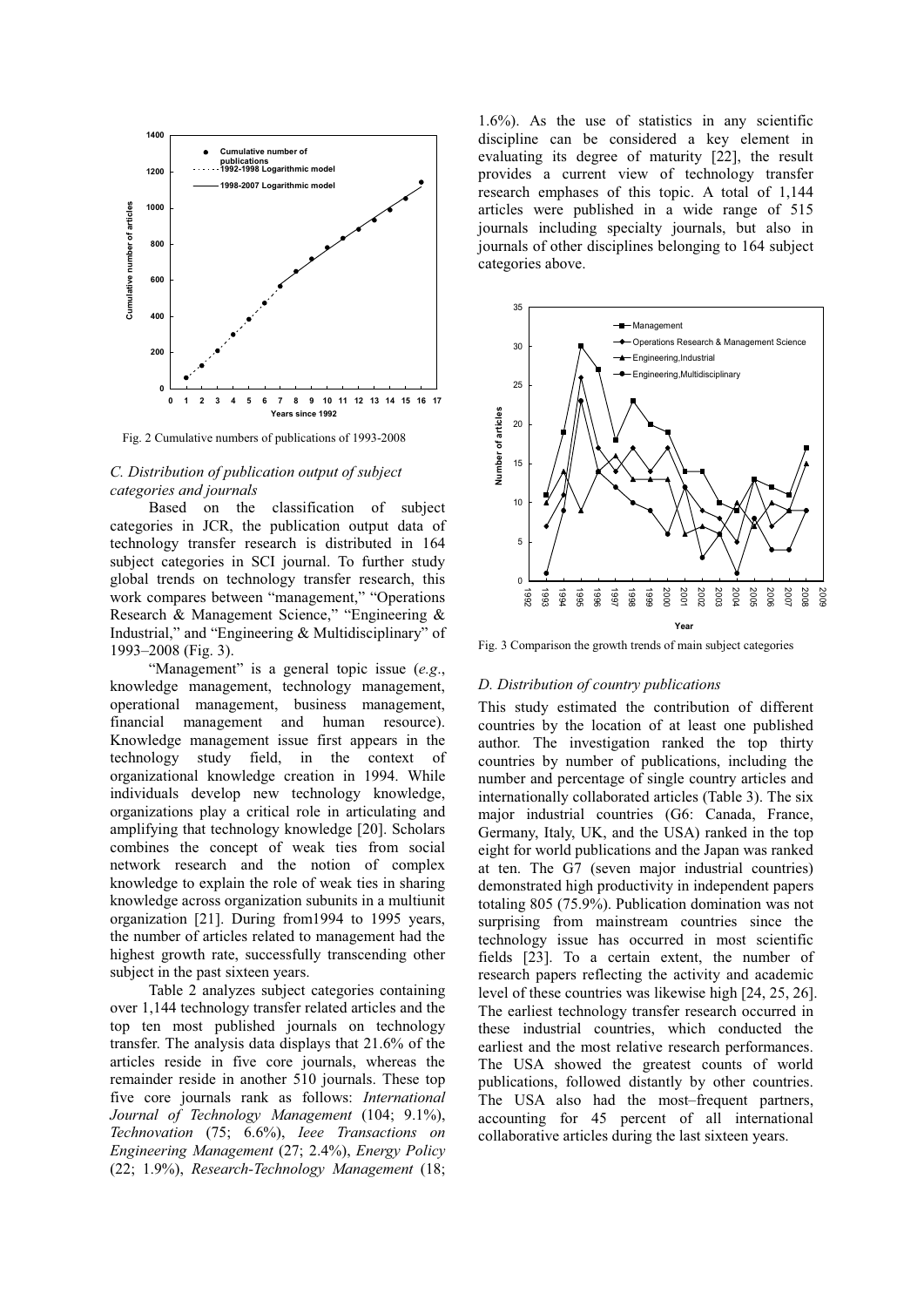| <b>TABLE II</b>                                        |
|--------------------------------------------------------|
| TOP TEN MOST PUBLISHED JOURNALS ON TECHNOLOGY TRANSFER |

| Journal name                        | IF    | TP(%)    | Subject Category                              | Position |
|-------------------------------------|-------|----------|-----------------------------------------------|----------|
| International Journal of            | 0.526 | 104(9.1) | Engineering, Multidisciplinary; Management;   |          |
| <b>Technology Management</b>        |       |          | Operations Research & Management Science      |          |
| Technovation                        | 1.907 | 75 (6.6) | Engineering, Industrial; Management;          |          |
|                                     |       |          | Operations Research & Management Science      |          |
| <b>IEEE</b> Transactions on         | 1.156 | 27(2.4)  | Business; Engineering, Industrial; Management |          |
| <b>Engineering Management</b>       |       |          |                                               |          |
| <b>Energy Policy</b>                | 1.755 | 22(1.9)  | Energy & Fuels; Environmental Sciences;       |          |
|                                     |       |          | <b>Environmental Studies</b>                  |          |
| Research-Technology                 | 0.676 | 18(1.6)  | Business; Engineering, Industrial; Management |          |
| Management                          |       |          |                                               |          |
| Chimia                              | 1.283 | 16(1.4)  | Chemistry, Multidisciplinary                  |          |
| Journal of Electrocardiology        | 1.126 | 14(1.2)  | Cardiac & Cardiovascular Systems              |          |
| Technology Analysis & Strategic N/A |       | 13(1.1)  | Management; Multidisciplinary Sciences        |          |
| Management                          |       |          |                                               |          |
| Journal of Forestry                 | 1.263 | 11(1)    | Forestry                                      |          |
| Journal of Engineering and          | 0.923 | 11(1)    | Business; Engineering, Industrial; Management |          |
| <b>Technology Management</b>        |       |          |                                               |          |

IF: impact factor; TP: total published articles in the 16 years; %: percentage of all articles published in the years

TABLE III TOP THIRTY MOST PRODUCTIVE COUNTRIES OF ARTICLES DURING 1002-2008

| <b>JIMINU 177J-2000</b><br>Country | TP |                  |                                |         |                    | TPR (%) SPR (%) CPR (%) FAR (%) RPR (%) |
|------------------------------------|----|------------------|--------------------------------|---------|--------------------|-----------------------------------------|
| <b>USA</b>                         |    | 477 1 (45)       | 1(45)                          | 1(46)   | 1(43)              | 1(43)                                   |
| <b>UK</b>                          |    | 1502(14)         | 2(12)                          | 2(25)   | 2(13)              | 2(13)                                   |
| Germany                            |    | 44 3 (4.2)       | 6(3.1)                         | 3(11)   | 6(2.9)             | 4(3.1)                                  |
| Switzerland                        |    | 394(3.7)         | 4(3.2)                         | 6(6.7)  | 3(3.3)             | 3(3.2)                                  |
| Italy                              |    | 39 4 (3.7)       | 3(3.4)                         | 12(5.3) | 4(3.1)             | 4(3.1)                                  |
| Canada                             |    | 38 6 (3.6)       | 4(3.2)                         | 10(6)   | 4(3.1)             | 6(3)                                    |
| Australia                          |    | 377(3.5)         | 7(3)                           | 6(6.7)  | 7(2.9)             | 7(2.8)                                  |
| France                             |    | 338(3.1)         | 8(2.2)                         | 5(8.7)  | 8(2.4)             | 8(2.3)                                  |
| Netherlands                        |    | 279(2.6)         | 12(1.4)                        | 4(9.3)  | 12(1.5)            | 12(1.6)                                 |
| Japan                              |    | 24 10 (2.3)      | 11(1.7)                        | 10(6)   | 10(1.7)            | 9(1.9)                                  |
| India                              |    | 23 11 (2.2)      | 10(1.9)                        | 17(4)   | 11(1.6)            | 11(1.7)                                 |
| Taiwan                             |    | 2212(2.1)        | 9(2)                           | 22(2.7) | 9(1.9)             | 9(1.9)                                  |
| Spain                              |    | 2113(2)          | 13(1.2)                        | 6(6.7)  | 13(1.4)            | 13(1.5)                                 |
| Sweden                             |    | 1914(1.8)        | 15(1)                          | 6(6.7)  | 14(1.1)            | 15(1.2)                                 |
| <b>Brazil</b>                      |    | 1615(1.5)        | 15(1)                          | 15(4.7) | 16(1)              | 17(1)                                   |
| Hong Kong                          |    | 1516(1.4)        | 13(1.2)                        | 22(2.7) | 14(1.1)            | 14(1.3)                                 |
| Finland                            |    | 14 17 (1.3)      | 15(1)                          | 20(3.3) | 16(1)              | 16(1.1)                                 |
| Austria                            |    | 13 18 (1.2)      | 20 (0.55) 12 (5.3)             |         | 19(0.76) 23(0.6)   |                                         |
| South Africa                       |    | $12\;19\; (1.1)$ | 18 (0.89) 22 (2.7)             |         | 18(0.86) 18(0.8)   |                                         |
| Portugal                           |    | $11\ 20\ (1)$    | 31 (0.33) 12 (5.3)             |         | 23 (0.57) 19 (0.7) |                                         |
| China                              |    | 1021(1)          | 31(0.33) 15(4.7)               |         | 23 (0.57) 26 (0.5) |                                         |
| Mexico                             |    | 1021(1)          | 23 (0.44) 17 (4)               |         | 21(0.67)19(0.7)    |                                         |
| Belgium                            |    |                  | 9 23 (0.86) 23 (0.44) 20 (3.3) |         | 23 (0.57) 23 (0.6) |                                         |

| South Korea | 9 23 (0.86) 31 (0.33) 17 (4)                       | 23(0.57) 23(0.6)   |
|-------------|----------------------------------------------------|--------------------|
| Norway      | 8 25 (0.76) 18 (0.89) N/A                          | 19 (0.76) 19 (0.7) |
| Greece      | 7 26 (0.67) 23 (0.44) 26 (2)                       | 23(0.57) 26(0.5)   |
| Chile       | 7 26 (0.67) 20 (0.55) 30 (1.3)                     | 21(0.67)19(0.7)    |
| Israel      | 6 28 (0.57) 31 (0.33) 26 (2)                       | 28 (0.48) 31 (0.4) |
| Cuba        | 5 29 (0.48) 20 (0.55) N/A                          | 28 (0.48) 26 (0.5) |
| Venezuela   | 5 29 (0.48) 23 (0.44) 39 (0.67) 31 (0.38) 31 (0.4) |                    |

TP (%): the number of total publications;

TPR  $(%)$ : the share in total publications:

SPR  $(\%)$ :the rank and percentage of single country publications,

CPR (%):internationally collaborative publications,

FAR (%): first author publications,

RPR (%):corresponding author publications in total publications.

The analysis data in Figure 4 display USA predominance in global technology transfer research. The publications share of the USA distinctly increased in our study period, especially in the latest decade. The UK ranked second position in global technology transfer research fields. The global trend of technology transfer research accords with developmental trends toward world multi-polarization and scientific research globalization, while other countries in the world gradually increased their disparities with the USA. This figure displays the time–trend analysis among six others major countries. The figure shows an obvious rise in the number of articles related to innovation research in all six countries, while the rapid development of global technology transfer research in the last sixteen years was partly driven by these countries' contributions [27, 28, 29, 30, 31].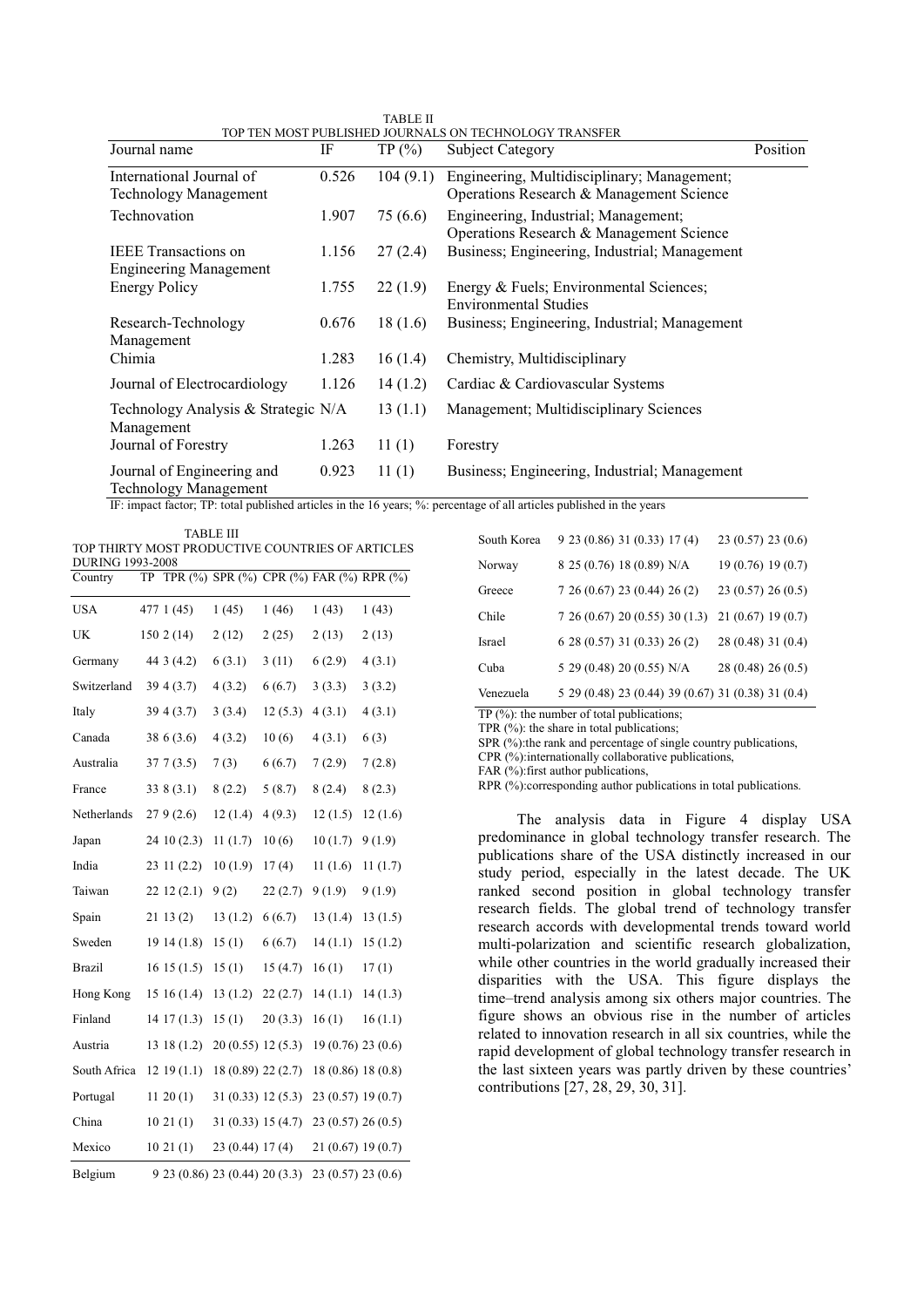

Fig. 4 Growth comparison trends of the top eight countries

The Germany has the high growth rate in the past ten years, with the high share (11%) of international collaborative articles in its total publications among the top thirty productive countries, representing its powerful independence in technology transfer related research field. The scholars draft report outlines a process for both public and private funded scientists to follow in deriving and working with technology innovation [32, 33]. A series of positive policies undoubtedly motivate the rapid development of the technology transfer research in the Germany. Another significant point is that Switzerland (3.7%) and Italy (3.7%), have kept ahead of other countries in the last decade. The percentage of publications from Canada, Australia and France in the period of 1993–2008 has slightly increased, indicating that the growth rate of technology transfer research in these three countries is a little slower than in other productive countries. The increase could be attributed to various factors, while technology transfer research itself refers to science, technology, competitiveness and national politics. Innovation has become an important indication of national competitiveness, the research and development facility of products, and widespread application of marketing and brand building [34, 35, 36, 37]. How do to combine innovation concept into technology transfer processing become one of the most success factor.

**IV. Conclusion**  This study on technology transfer papers dealing with SCI, obtained some significant points on research performance throughout the period from 1992 to 2008. This study used a logarithmic model analysis from 1992 to 2007. The logarithmic model fitting showed that yearly publicans had a distinct growth with a high rate during from 1992 to 1998, and little slow down from 1998 to 2007. There were a total of 515 journals listed in the 164 subject category. Subject categories for mainstream research on technology transfer included four domains of management, operations research & management science, engineering & industrial, and engineering & multidisciplinary while increasing attention was paid to the field of technology transfer in the 21<sup>st</sup> century. As the flagship journal of the field, *International Journal of Technology Management* published the most articles. The G7 country which had a longer tradition in

research in this field, held the majority of total world production. The USA notably contributed the most independent and international collaborative articles, and had the most first author and corresponding author publications in total publication articles. This study concludes that adopt innovation concept/approach into business operation management, especially research related on "management", "operations research", "management science" and "engineering" are the orientation of all technology transfer research in the  $21<sup>st</sup>$  century. The result display with bibliometric method can help relevant researchers realize the panorama of global technology transfer research, and establish the further research direction.

#### REFERENCES

- [1] Chen, M. Y. Chen, A. P. (2006), "Knowledge management performance evaluation: a decade review from 1995 to 2004". *Journal of Information Science*, Vol. 32(1), pp. 17-38.
- [2] Nonaka, I. (1994), "A dynamic theory of organizational knowledge creation". *Organization Science*, Vol. 5(1), pp. 14-37.
- [3] Nonaka, I. and Von Krogh, G. (2009), "Perspective tacit knowledge and knowledge conversion: controversy and advancement in organizational knowledge creation theory". *Organization Science*, Vol. 20 (3), pp. 635-652.
- [4] Robertson, M., Scarbrough, H. and Swan, J. (2003), "Knowledge creation in professional service firms: Institutional effects". *Organization Studies*, Vol. 24(6), pp. 831-857.
- [5] Stolz, I. and Mclean, G. N. (2009), "Organizational skills for a corporate citizen: policy analysis". *Human Resource Development Review*, Vol. 8 (2), pp. 174-196.
- [6] Thomas, J. B., Sussman, S. W. and Henderson, J. C. (2001), "Understanding strategic learning: Linking organizational learning, knowledge management, and sensemaking". *Organization Science*, Vol. 12(3), pp. 31-345.
- [7] Martinez, C. M. and Jimenez, J. D. (2009), "The effectiveness of TQM: The key role of organizational learning in small business". *International Small Business Journal*, Vol. 27(1), pp. 98:125.
- [8] Keiser, J. and Utzinger, J. (2005), "Trends in the core literature on tropical medicine: A bibliometric analysis from 1952-2002". *Scientomrics*, Vol. 62 (3), pp. 351-365.
- [9] Tang, R. and Thelwall, M. (2003), "USA academic departmental Web-site interlinking in the United States disciplinary difference". *Library & Information Science Research*, Vol. 25(4), pp. 437-458.
- [10] Zitt, M. and Bassecoulard, E. (1994), "Development of a method for detection and trend analysis of research fronts built by lexical or citation analysis". *Scientometrics*, Vol. 30 (1), pp. 333-351.
- [11] Bayer, A. E. and Folger, J. (1996), "Some correlates of a citation measure of productivity in science". *Sociology of Education*, Vol. 39 (4), pp. 381-390.
- [12] Garfield, E. (1998), "From citation indexing to informetrics: is the tail now wagging the dog? *Libri*, Vol. 48, pp. 67-80.
- [13] Colman, A. M., Dhillon, D. and Coulthard, B. (1995), "A bibliometric evaluation of the research performance of British university politics departments: Publications in leading journals". *Scientomrics*, Vol. 32 (1), pp. 49-66.
- [14] Braun, T., Glanzei, W. and Grupp, H. (1995), "The scientometric weight of 50 nations in 27 science areas, 1989-1993. Part I. All fields combined, mathematics, engineering, chemistry and physics". *Scientometrics*, Vol. 33 (3), pp. 263-293.
- [15] Cole, S. (1989), "Citation and the evaluation of individual scientiste". *Trends in Biochemical Sciences*, Vol. 14 (1), pp. 9-13.
- [16] Schutz, H. and Six, B. (1994), "More than 7000 pages of social-psychology: A journal in retrospect". *Zeitschrift fur Sozialpsychologie*, Vol. 25 (1), pp. 5-17.
- [17] Reinstaller, A. (2005), "Policy entrepreneurship in the co-evolution of institutions, preferences, and technology comparing the diffusion of totally chlorine free pulp bleaching technologies in the U.S.A. and Sweden". *Research Policy*, Vol. 34 (9), pp. 1366-1384.
- [18] Nonaka, I. and Von Krogh, G. (2009), "Perspective tacit knowledge and knowledge conversion: controversy and advancement in organizational knowledge creation theory". *Organization Science*, Vol.  $20(3)$ , pp. 635-652.
- [19] Szulanski, G. (1996), "Exploring internal stickiness: Impediments to